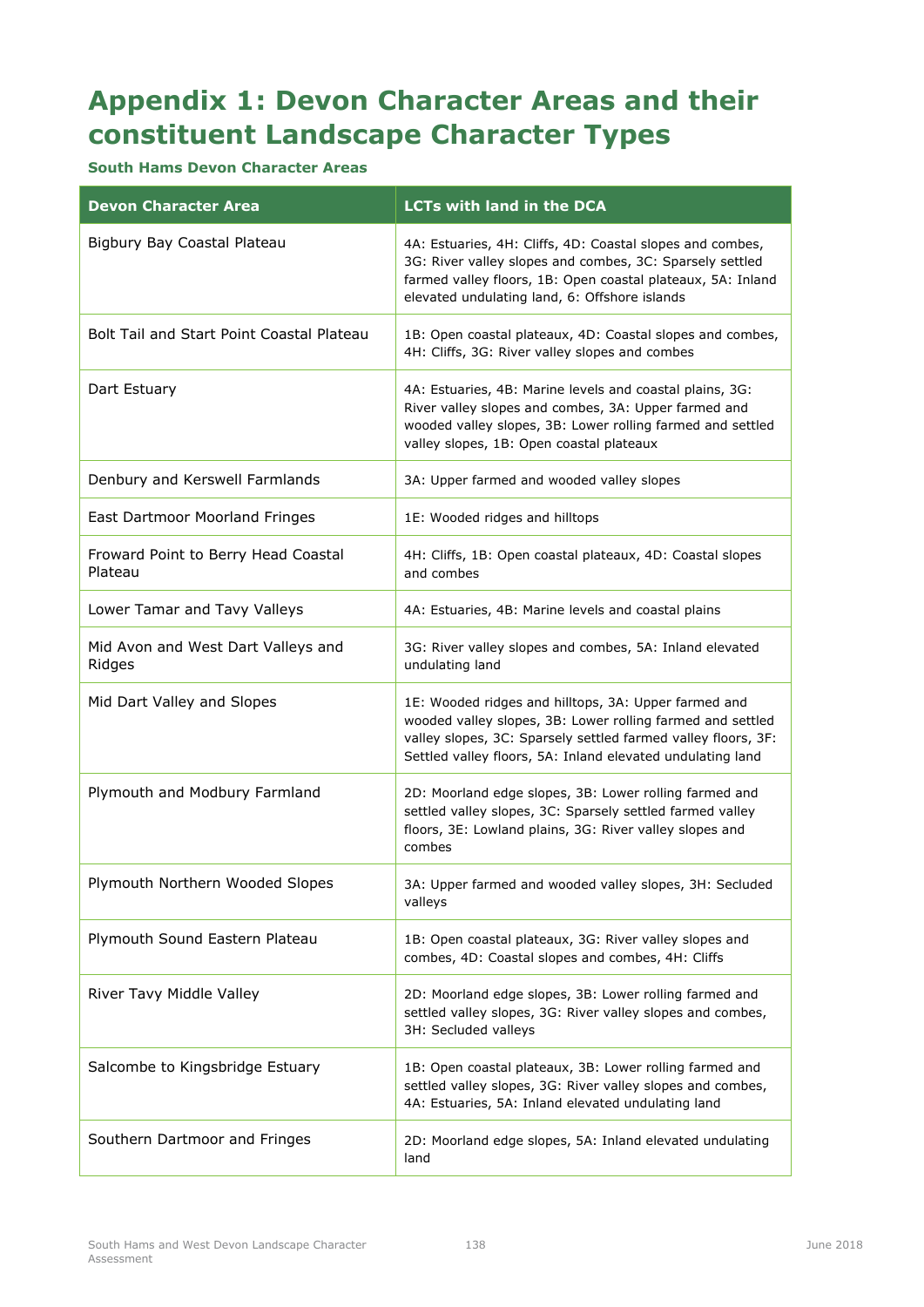| <b>Devon Character Area</b>  | <b>LCTs with land in the DCA.</b>                                                                                                                                                                                         |
|------------------------------|---------------------------------------------------------------------------------------------------------------------------------------------------------------------------------------------------------------------------|
| Start Bay Coastal Hinterland | 4A: Estuaries, 5A: Inland elevated undulating land, 3G:<br>River valley slopes and combes, 4H: Cliffs, 4D: Coastal<br>slopes and combes, 3B: Lower rolling farmed and settled<br>valley slopes, 1B: Open coastal plateaux |
| Torbay Hinterland            | 3A: Upper farmed and wooded valley slopes, 3B: Lower<br>rolling farmed and settled valley slopes                                                                                                                          |

#### **West Devon Character Areas**

| <b>Devon Character Area</b>          | <b>LCTs with land in the DCA</b>                                                                                                                                                                                                                                  |
|--------------------------------------|-------------------------------------------------------------------------------------------------------------------------------------------------------------------------------------------------------------------------------------------------------------------|
| <b>Broadbury Ridges</b>              | 1A: Open inland planned plateaux, 1F: Farmed lowland<br>moorland and Culm grassland, 3C: Sparsely settled farmed<br>valley floors, 3G: River valley slopes and combes, 5A:<br>Inland elevated undulating land                                                     |
| High Taw Farmland                    | 1F: Farmed lowland moorland and Culm grassland, 3A:<br>Upper farmed and wooded valley slopes, 3C: Sparsely<br>settled farmed valley floors, 3F: Settled valley floors, 5A:<br>Inland elevated undulating land                                                     |
| High Torridge Culm Plateau           | 1F: Farmed lowland moorland and Culm grassland, 3C:<br>Sparsely settled farmed valley floors                                                                                                                                                                      |
| Lower Tamar and Tavy Valleys         | 4A: Estuaries, 4B: Marine levels and coastal plains                                                                                                                                                                                                               |
| Middle Tamar Valley                  | 1G: Open inland plateaux, 3C: Sparsely settled farmed<br>valley floors, 3G: River valley slopes and combes, 4B:<br>Marine levels and coastal plains                                                                                                               |
| Moretonhampstead Moorland Fringes    | 2D: Moorland edge slopes                                                                                                                                                                                                                                          |
| River Tavy Middle Valley             | 1G: Open inland plateaux, 2D: Moorland edge slopes, 3B:<br>Lower rolling farmed and settled valley slopes, 3F: Settled<br>valley floors, 3G: River valley slopes and combes, 5A:<br>Inland elevated undulating land                                               |
| <b>Tamar Upland Fringe</b>           | 2D: Moorland edge slopes, 5A: Inland elevated undulating<br>land                                                                                                                                                                                                  |
| <b>Tavistock Dartmoor Fringes</b>    | 2D: Moorland edge slopes, 3C: Sparsely settled farmed<br>valley floors, 3D: Upland river valleys, 3F: Settled valley<br>floors, 3G: River valley slopes and combes, 5A: Inland<br>elevated undulating land                                                        |
| <b>Upper Tamar Tributary Valleys</b> | 2D: Moorland edge slopes, 3B: Lower rolling farmed and<br>settled valley slopes, 3C: Sparsely settled farmed valley<br>floors, 3D: Upland river valleys, 3F: Settled valley floors,<br>3G: River valley slopes and combes, 5A: Inland elevated<br>undulating land |
| West Torridge Upland Farmland        | 3C: Sparsely settled farmed valley floors, 3G: River valley<br>slopes and combes, 5D: Estate wooded farmland                                                                                                                                                      |
| Yeo Uplands and Slopes               | 3G: River valley slopes and combes, 5A: Inland elevated<br>undulating land                                                                                                                                                                                        |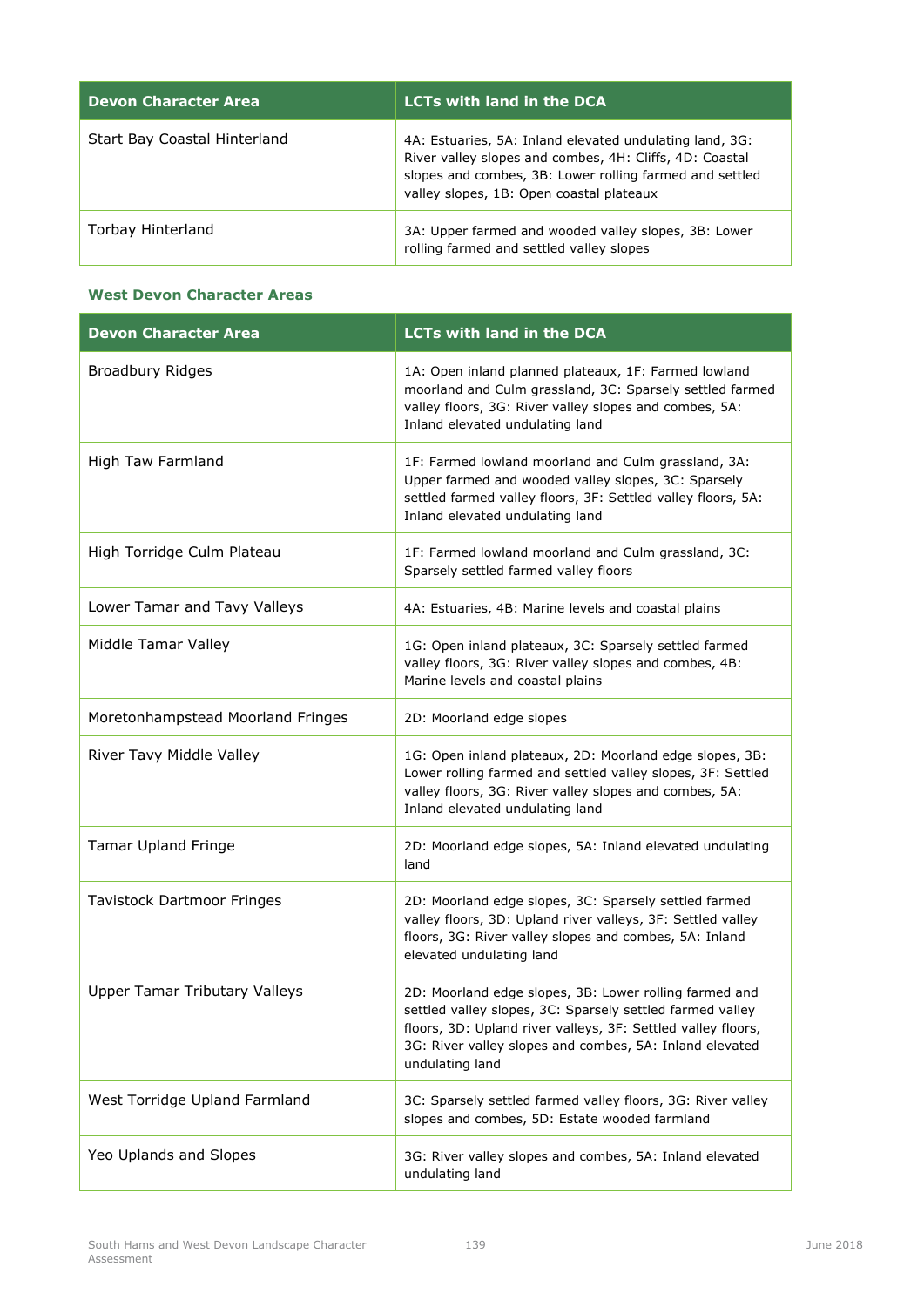# **Appendix 2: Consultees and summary of workshop comments**

## Attendees at the workshop held on 26 April 2017

| <b>Attendee</b>      | <b>Organisation represented</b>        |
|----------------------|----------------------------------------|
| Katherine Jones      | South Hams and West Devon Councils     |
| Alex Whish           | South Hams and West Devon Councils     |
| <b>Bryony Hanlon</b> | South Hams and West Devon Councils     |
| Roger English        | South Devon AONB                       |
| Sarah Honey          | South Devon AONB                       |
| Melanie Croll        | Devon County Council                   |
| <b>Brian Beasley</b> | Dartmoor National Park Authority       |
| Ben Dancer           | <b>Tamar Valley AONB</b>               |
| Corinna Woodall      | <b>Tamar Valley AONB</b>               |
| Lesley Strong        | <b>Tamar Valley AONB</b>               |
| Tom Lowry            | Plymouth City Council                  |
| Valda Smith          | <b>National Trust</b>                  |
| Hazel Kendall        | West Country River Trust               |
| Mary Coughlan-Clarke | Totnes Neighbourhood Plan Co-ordinator |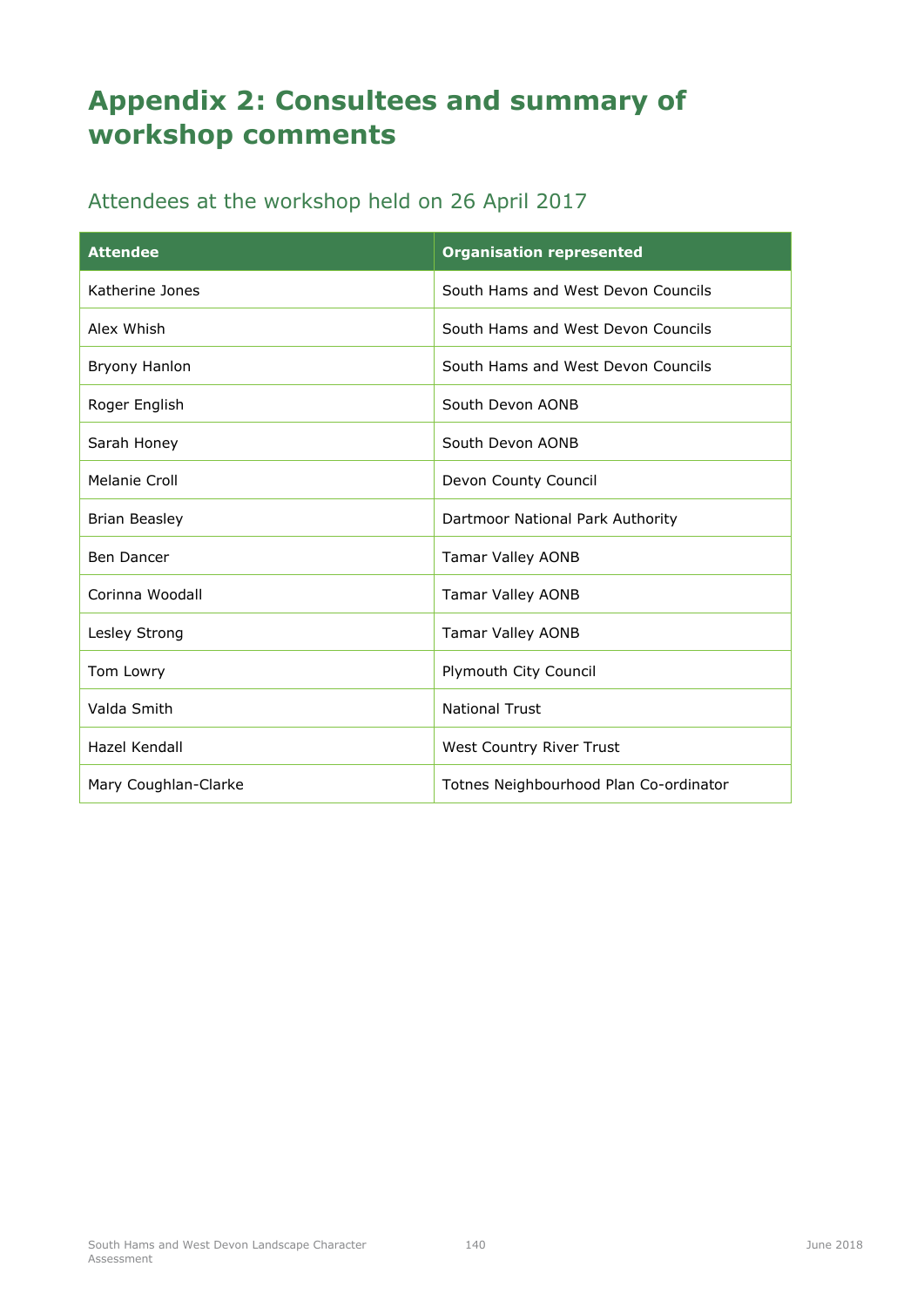## Summary of workshop comments

## **South Hams LCTs**

| <b>Valued attributes</b>                                                                                                      | <b>Location specific?</b> | <b>Forces for change/condition</b>                                                                                                   |
|-------------------------------------------------------------------------------------------------------------------------------|---------------------------|--------------------------------------------------------------------------------------------------------------------------------------|
| Value of hedges for wildlife - many wildflowers                                                                               | LCT <sub>1B</sub>         |                                                                                                                                      |
| Lack of wooded vegetation and therefore limited<br>enclosure                                                                  | LCT <sub>1B</sub>         |                                                                                                                                      |
| Arable crops - temporal changes in colour/texture                                                                             | LCT <sub>1B</sub>         |                                                                                                                                      |
| Settlements hidden by the topography - in dips in<br>the land.                                                                | LCT <sub>1B</sub>         | Some new development not respecting/fitting with the<br>landform (Malborough)                                                        |
| Use of local stone in bridges, buildings, stone walls                                                                         | LCT 3C                    | Use of concrete by highway authorities undertaking<br>repairs - permitted development rights so planning<br>permission not required. |
| Buckfast railway                                                                                                              | LCT <sub>3C</sub>         |                                                                                                                                      |
| Industrial heritage - dismantled railways. Brunel<br>legacy.                                                                  | LCT <sub>3G</sub>         | Larch felling - inconsistent replanting (specific to Avon<br>Valley)                                                                 |
| Important for bat species.                                                                                                    |                           | Sweet chestnut one of the most common trees in the<br>district - at risk from disease.                                               |
| Historically South Hams has been difficult to<br>navigate, valleys were important for navigation.<br>Views through gate gaps. |                           | Breaking up of large farms - introduction of<br>horsiculture throughout landscape                                                    |
|                                                                                                                               |                           | Blue Cross Farm Solar Farm.(check location)                                                                                          |
| Clear, pristine waters, teeming with life                                                                                     | LCT 4A - Erme Estuary     | Coastal areas of estuaries subject to coastal squeeze.                                                                               |
| Unique wildlife (in terms of the district) including<br>egrets and otters.                                                    |                           |                                                                                                                                      |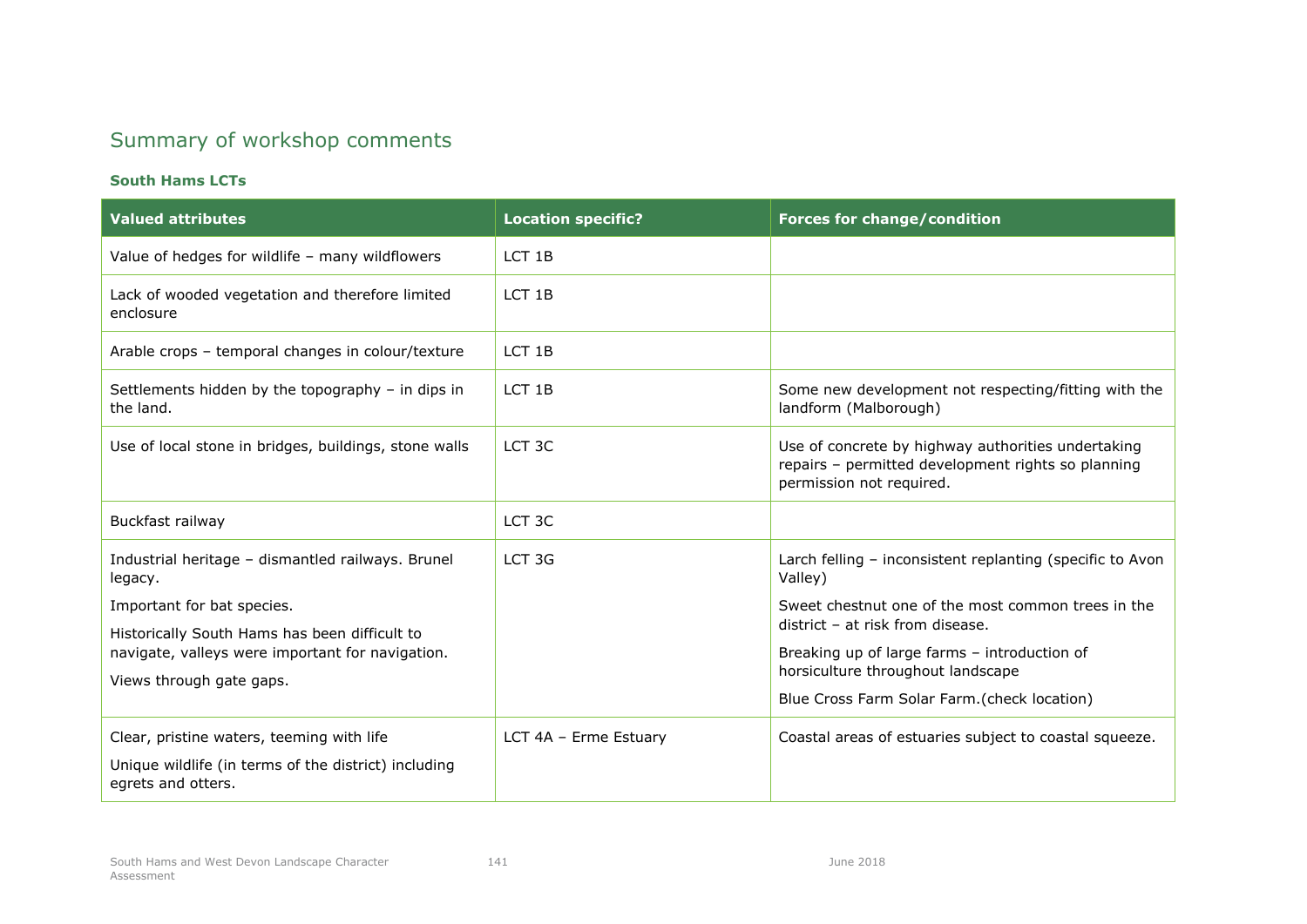| <b>Valued attributes</b>                                                                                                         | <b>Location specific?</b>      | <b>Forces for change/condition</b>                                                                                                        |
|----------------------------------------------------------------------------------------------------------------------------------|--------------------------------|-------------------------------------------------------------------------------------------------------------------------------------------|
| Limited surrounding development - rural, open and<br>undeveloped skylines of adjacent valleys                                    |                                |                                                                                                                                           |
| Wooded fringes                                                                                                                   |                                |                                                                                                                                           |
| Marine influences up to estuary limit                                                                                            | LCT 4A - Salcombe/Kingsbridge. |                                                                                                                                           |
| Open, expansive views - not frequently found in<br>South Hams.                                                                   | LCT 4B - Slapton Ley           |                                                                                                                                           |
| Geomorphological interest - used for education                                                                                   | LCT <sub>4H</sub>              | Introduction of the Whole England Coast Path -                                                                                            |
| Used for viewing marine life - including seals and<br>dolphins                                                                   |                                | increased levels of open access land.<br>Expiry of existing ES agreements may result in                                                   |
| Clouded yellow butterflies                                                                                                       |                                | reduced levels of grazing on cliffs - potentially leading<br>to an increase in gorse and decline in floristic interest.                   |
|                                                                                                                                  |                                | National Trust - returning some farmed land to a<br>semi-natural state.                                                                   |
| Cultural heritage - hermitage on the Great Mew<br>Stone                                                                          | LCT <sub>6</sub>               |                                                                                                                                           |
| People use the islands to seek out isolation                                                                                     |                                |                                                                                                                                           |
| Rounded hills form distinctive landmarks - adjacent<br>to the A38 - often the first experience of the district<br>from the road. | LCT <sub>1E</sub>              |                                                                                                                                           |
| Visual connection with Dartmoor                                                                                                  |                                |                                                                                                                                           |
| Historic lookout points                                                                                                          |                                |                                                                                                                                           |
| Most roads are located on flat ground above the<br>stream valleys - a lot of people experience South<br>Hams from this district. | LCT <sub>5A</sub>              | Permitted development of farms - leading to poorly<br>sited and/or large modern style barns out of keeping<br>with traditional buildings. |
| Strong sense of time-depth due to retention of<br>historic field patterns.                                                       |                                | Barn conversions can also be an issue if not<br>undertaken sensitively                                                                    |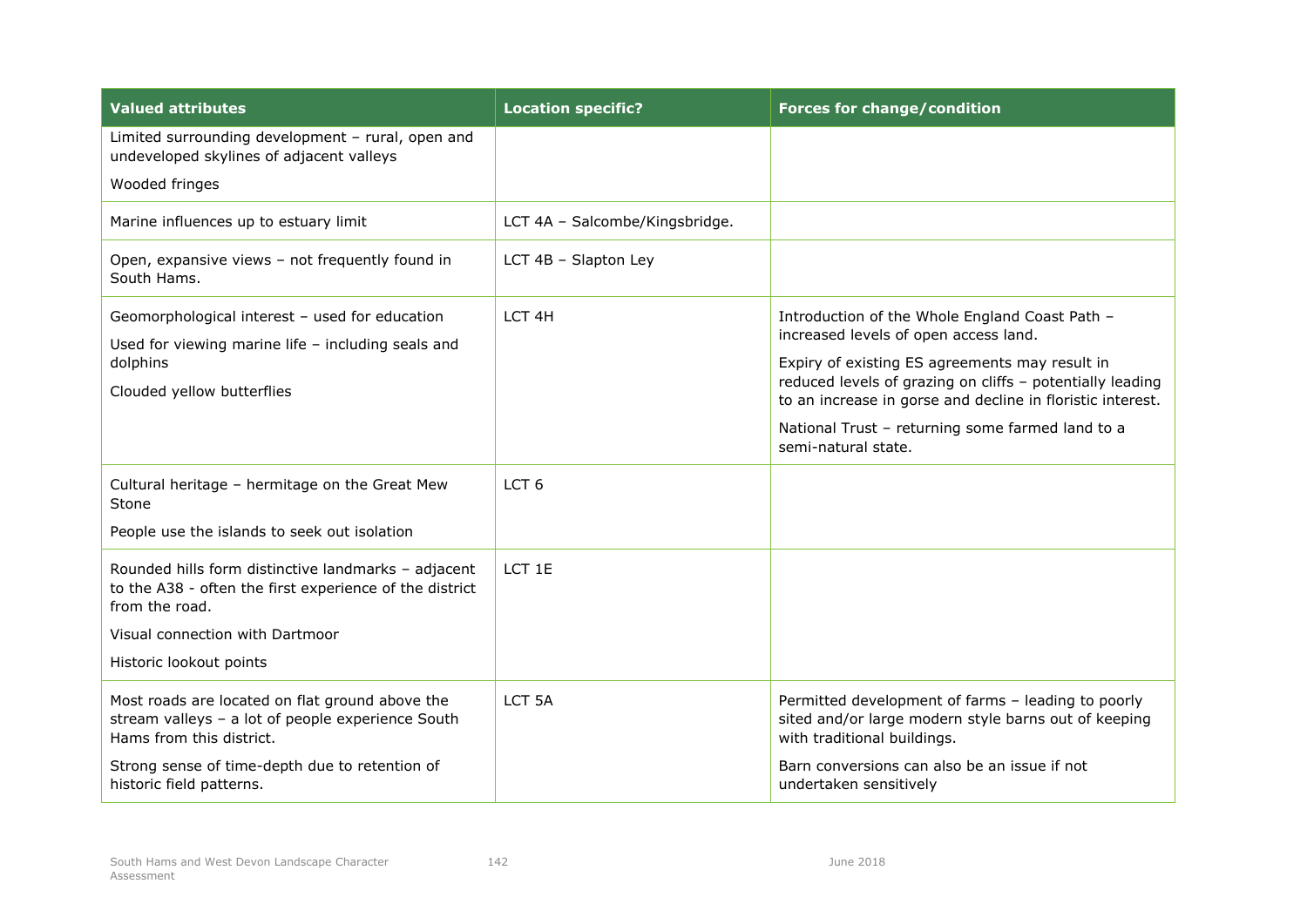| <b>Valued attributes</b>                                                                                                                    | <b>Location specific?</b>                     | <b>Forces for change/condition</b>                                                                                                                                                   |
|---------------------------------------------------------------------------------------------------------------------------------------------|-----------------------------------------------|--------------------------------------------------------------------------------------------------------------------------------------------------------------------------------------|
| Ancient Road through Harper's Hill - Totnes                                                                                                 |                                               | Concrete catchment areas associated with livestock<br>waste.                                                                                                                         |
| Long views/glimpses of the sea<br>Ancient walkways for Torbay to Totnes                                                                     | LCT <sub>3</sub> A                            |                                                                                                                                                                                      |
| Relative tranquillity in places,<br>Distinct transition from urban to rural<br>Strong relation with Dartmoor - continuation of<br>character | LCT <sub>2D</sub>                             | Continuing development pressure from the adjacent<br>city of Plymouth<br>Nationally important minerals deposits<br>Recreation pressure - accessible to populations form<br>Plymouth. |
|                                                                                                                                             | On higher ground - both coastal<br>and inland | Installation of telecommunications masts. Often lattice<br>towers which are generally more visually intrusive.                                                                       |
|                                                                                                                                             | LCT 3B/3G north of Ernesettle.                | Solar farm within the Tamar Valley AONB<br>Pressure for new development near Ernesettle.                                                                                             |
|                                                                                                                                             | All coastal LCTs                              | Erosion - loss of thin soil cover impacting upon<br>vegetation.<br>Increased fires results from less rainfall in summer.<br>Increases in migratory/invasive species.                 |
|                                                                                                                                             | LCT <sub>3E</sub>                             | New greenspace associated with strategic level<br>development e.g. Sherford.                                                                                                         |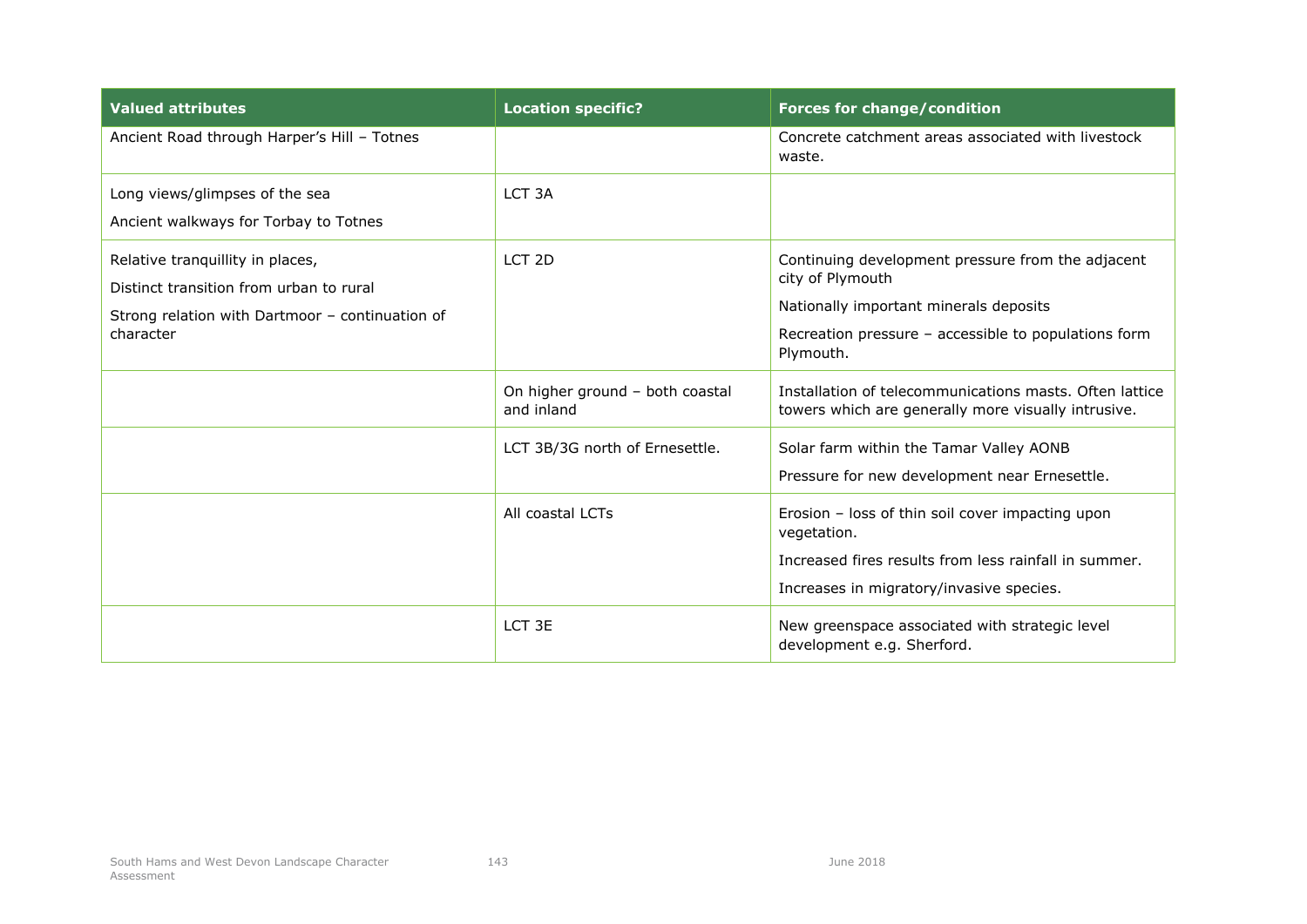## **West Devon- Estuaries / Rivers (LCTs 2A, 4B)**

| <b>Valued attributes</b>                            | <b>Location specific?</b> | <b>Forces for change/condition</b>                                                                               |
|-----------------------------------------------------|---------------------------|------------------------------------------------------------------------------------------------------------------|
| Influence of Cornwall character - Tamar             | <b>Tamar Valley</b>       | Climate change- Loss of features                                                                                 |
| Market gardening, orchards, daffodils- seasonal and | <b>Tamar Valley</b>       | Management - breaching/managed realignment                                                                       |
| related field systems                               |                           | Plymouth growth - industrial 'wasteland' around                                                                  |
| Tidal character                                     | 4A                        | Ernesettle. Gas installations, subs etc. and up to<br>Roborough.                                                 |
| Recreation- water based                             | 4A                        | Saltash - (now a suburb of Plymouth) - Tamar bridge                                                              |
|                                                     |                           | Plymouth- noise & light pollution                                                                                |
| Historic Quays, mining heritage                     | $4A + 4B$                 | Secondary woodland-abandoned mines, market                                                                       |
| Managed floodplain- industrial past pockets of      | 4B                        | gardening                                                                                                        |
| urbanisation recreation                             |                           | Noise travelling up estuaries where open.                                                                        |
| Strong time depth                                   |                           | Tin/copper leaching historic coasts                                                                              |
| Sense of containment                                |                           | Increase in water based recreation potentially<br>impending on tranquillity and marina development in<br>future. |
|                                                     |                           | Ferries from Plymouth- music, noise.                                                                             |
|                                                     |                           | Visual prominence of structures on higher land (e.g.<br>pylons, large farm buildings)                            |
|                                                     |                           | Flood defence works & SUDS                                                                                       |
|                                                     |                           | Increased run off from Dartmoor and built up areas<br>around Tavistock.                                          |
|                                                     |                           | Growth: Launceston, Tavistock, Callington                                                                        |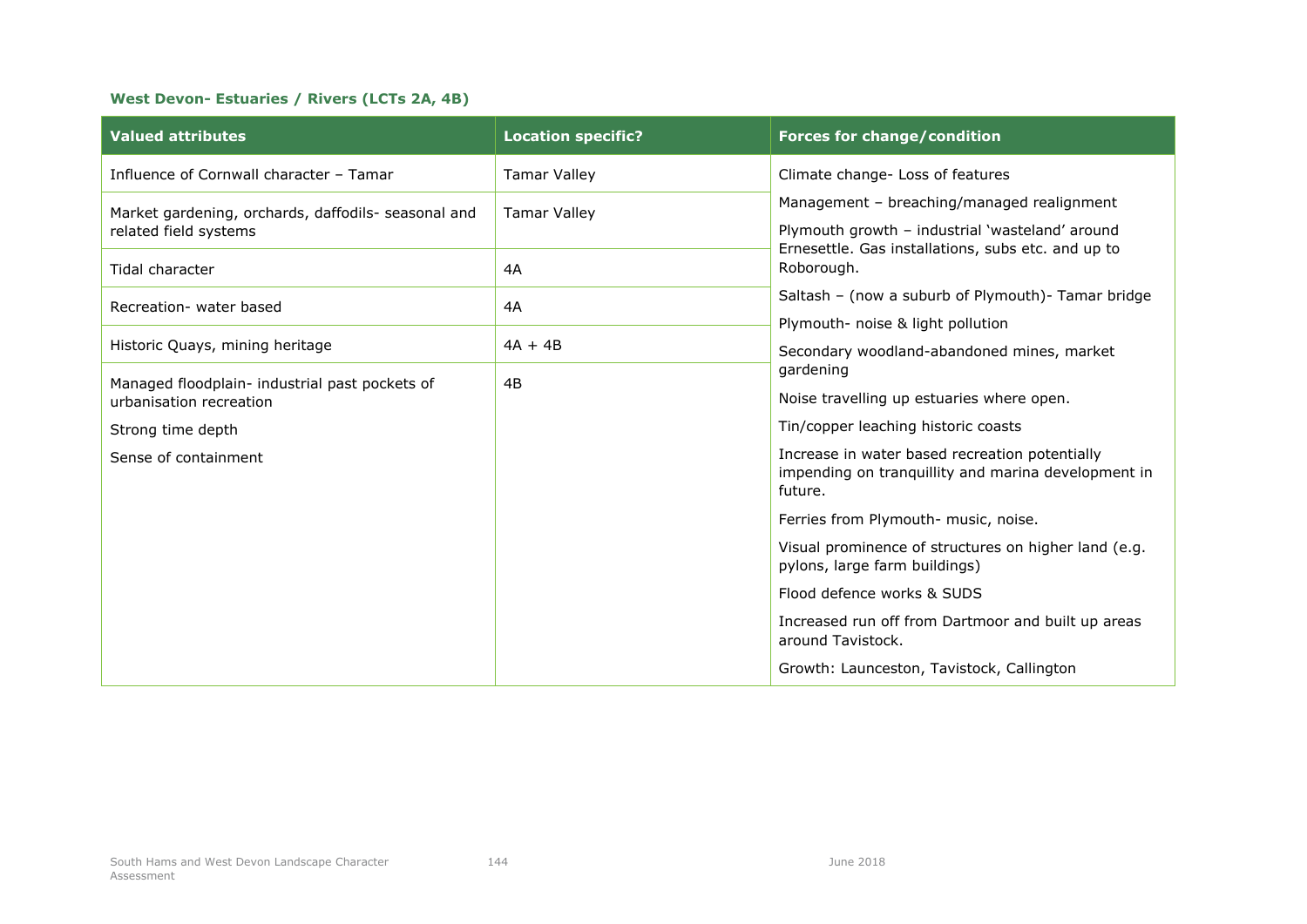| <b>Valued attributes</b>                 | <b>Location specific?</b>     | <b>Forces for change/condition</b>                                                  |
|------------------------------------------|-------------------------------|-------------------------------------------------------------------------------------|
| Upland character - links to Dartmoor     | 2 <sub>D</sub>                | Changing cropping - markets, policy, climate &                                      |
| Estate character<br>Mining influence     | 2D Milton Abbot- change to 1A | vineyards<br>Development pressures, traffic - Plymouth/Tavistock,<br>Okehampton-A30 |
| Sparsley wooded, open, not much going on | 1A                            | Tree pests and diseases                                                             |
|                                          |                               | Plantation woodland                                                                 |
|                                          |                               | Telecoms mast                                                                       |
|                                          |                               | Rail future- Tavistock, Okehampton                                                  |
|                                          |                               | Growth of Plymouth (2D) - around Roborough                                          |
|                                          |                               | Renewables development- northern half, open<br>landscapes                           |
|                                          |                               | Diversification -e.g. hobby farmers. Equestrian                                     |
|                                          |                               | Uncertainties - Brexit etc.                                                         |
|                                          |                               | People coming out of agri-envt                                                      |
|                                          |                               | Renewables - uncertainty-policy                                                     |
|                                          |                               | Small holdings absorbed into larger farms                                           |
|                                          |                               | Abandonment of marginal land                                                        |
|                                          |                               | Okehampton & surrounds: recreation- large campsites<br>around A30.                  |
|                                          |                               | Vernacular farmsteads-residential                                                   |
|                                          |                               | Industrial scale farms out of use                                                   |

## **West Devon- Elevated / Rolling Farmland (LCTs 1A, 1F, 1G, 2D, 5A, 5D)**